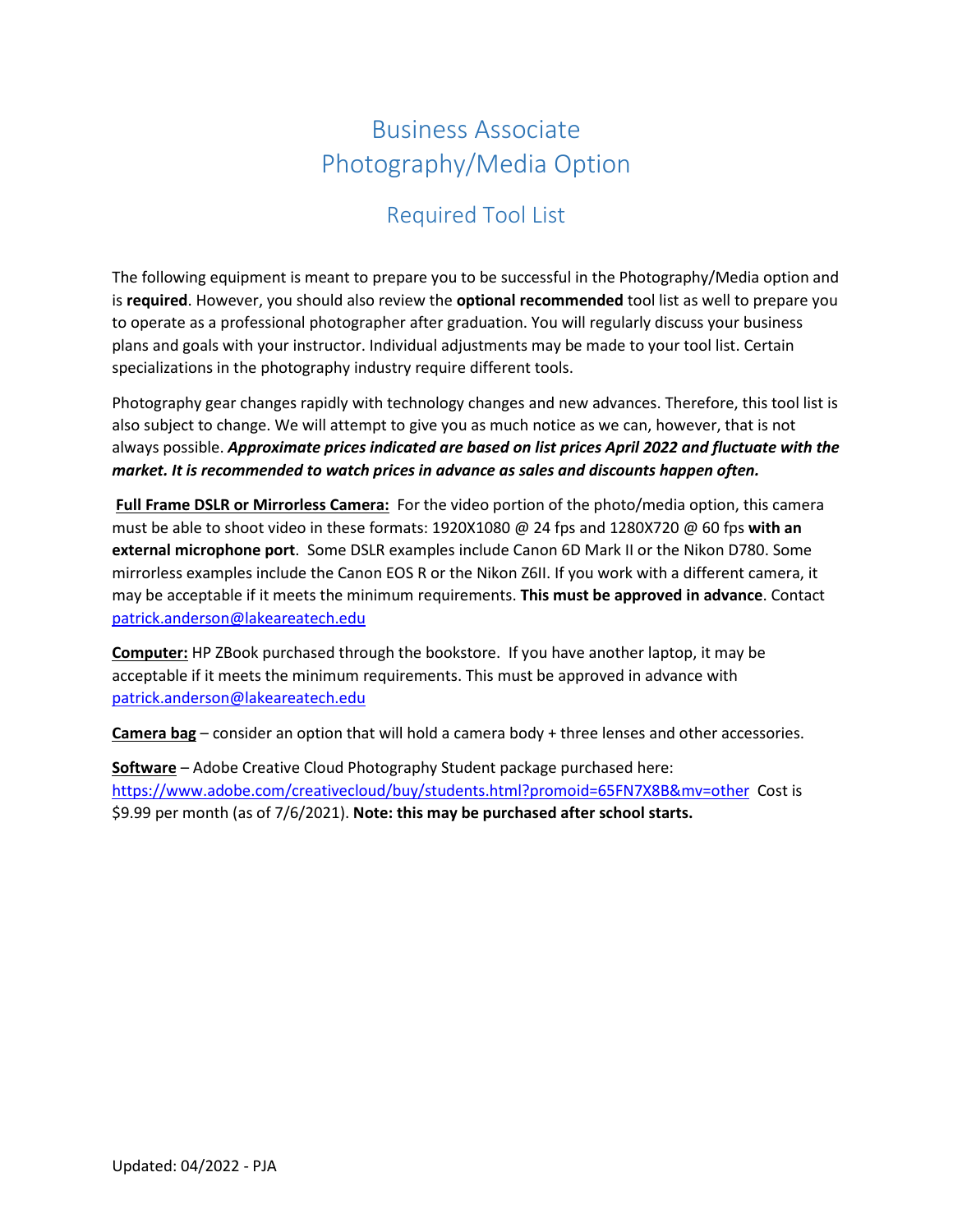Below are the required items to begin the program. Note the appropriate type based on your camera body selection. These are the minimum specifications, if you are in a position to purchase a better version, please feel free to do so. Approximate prices are current as of 07/2021 and subject to market changes. *NOTE: with the transition to mirrorless in the industry, mirrorless gear can much more expensive at this point.* 

| <b>Item Specifications</b>            | <b>Examples and Suggestions</b>                                                                                 | Approximate<br>price |
|---------------------------------------|-----------------------------------------------------------------------------------------------------------------|----------------------|
| 50 mm lens $f/1.4 - f/1.8$            | <b>DSLR</b><br>Canon EF 50mm f/1.4 USM Autofocus<br>$\bullet$<br>Nikon AF FX Nikkor 50mm f/1.4G                 | 399<br>446           |
|                                       | <b>Mirrorless</b><br>Canon RF 50mm f/1.8 STM Lens<br>Nikon NIKKOR Z 50mm f/1.8 S Lens                           | 199<br>596           |
| Speedlite                             | Godox TT685 with XPro Trigger (preferred)<br>Verify that you have the correct version<br>for your camera brand. | 179                  |
|                                       | Camera brand speedlight is acceptable                                                                           | 500-650              |
| Extra camera battery                  | Best to purchase same brand as your camera and<br>not a 3 <sup>rd</sup> party battery                           | 50-80                |
| Three 16gb (or better) media<br>cards | Be sure to buy the appropriate type for your<br>camera                                                          | 10-50 each           |
| Memory card reader                    |                                                                                                                 | 20-80                |

The LATC Bookstore will offer the HP ZBook in a "lease-to-own program, The camera and photography equipment may be purchased through various outlets, such as [www.bhphotovideo.com](http://www.bhphotovideo.com/) or [www.adorama.com](http://www.adorama.com/) or [www.amazon.com](http://www.amazon.com/)</u> . B&H Photo Video and Adorama have student programs with discounts. I encourage you to look into both. Let us know if you need additional guidance on this.

Contact Patrick Anderson with questions about the Photography/Media Option tool list at [patrick.anderson@lakeareatech.edu](mailto:patrick.anderson@lakeareatech.edu)